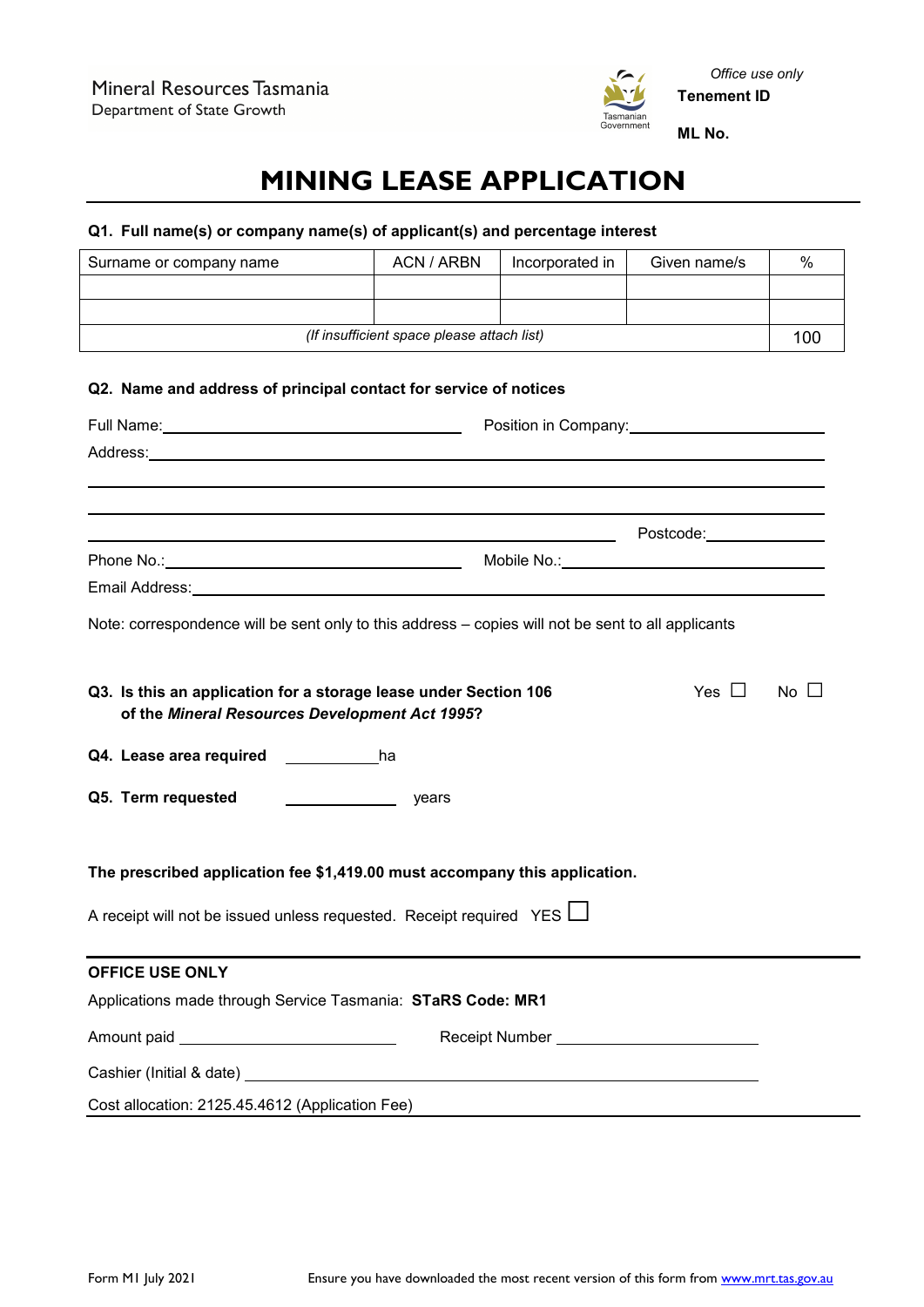2

#### **Q6. What are the reasons for the requested term?**

## **Q7.** Is the area of this application within an exploration licence or Yes □ No □ **retention licence not already held by the applicant?**

If you answer Yes to this question you must attach evidence that the holder of the exploration licence or mining lease has given permission for this application to be lodged.

| Q8.  Specify the Category of Minerals for which this Mining Lease is sought |            |                                                        |  |
|-----------------------------------------------------------------------------|------------|--------------------------------------------------------|--|
| Note:                                                                       | Category 1 | Metallic minerals and atomic substances                |  |
|                                                                             | Category 2 | Coal, peat, lignite and oil shale                      |  |
|                                                                             | Category 3 | Construction minerals - stone, clay & sand             |  |
|                                                                             | Category 4 | Petroleum products except oil shale                    |  |
|                                                                             | Category 5 | Industrial minerals, precious and semi-precious stones |  |
|                                                                             | Category 6 | Geothermal substances                                  |  |
|                                                                             |            |                                                        |  |

#### **Specify principal commodities sought**

#### **Q9. Description of mining to be carried out.**

The applicant is to specify the mining activities that will be carried out. Details may be attached on a separate page.

#### **Q10. Description of the area of land in respect of which a lease is sought?**

What is the general locality of the area of this application? (e.g. 15 kilometres southeast of Zeehan). Attach a plan of the area required clearly showing Crown and private land and the boundaries of the application area.

**Q11. What was the date and time the land subject to this application was marked out?** Applications must be lodged within seven days of the marking out.

| Date                                                                                                                                                                                                             | Time |  |
|------------------------------------------------------------------------------------------------------------------------------------------------------------------------------------------------------------------|------|--|
| the contract of the contract of the contract of the contract of the contract of<br>the contract of the contract of the<br>the contract of the contract of the contract of<br>the contract of the contract of the |      |  |

# **Q12. Location description**

Describe the location of the Datum Post for the land which is the subject of this application. (Fully describe this reference point if possible so that it can be accurately located. e.g. Intersection of Bulgobac Creek and the Murchison Highway). In which corner of the lease is the Datum Post located? e.g.  $N$ 

| in which corner of the lease is the Datum Post located? e.g. NVV corner |                 |               |  |  |
|-------------------------------------------------------------------------|-----------------|---------------|--|--|
| Coordinates for Datum Post:                                             | mE.             | mN            |  |  |
| Datum used:                                                             | GDA 2020 $\Box$ | GDA 94 $\Box$ |  |  |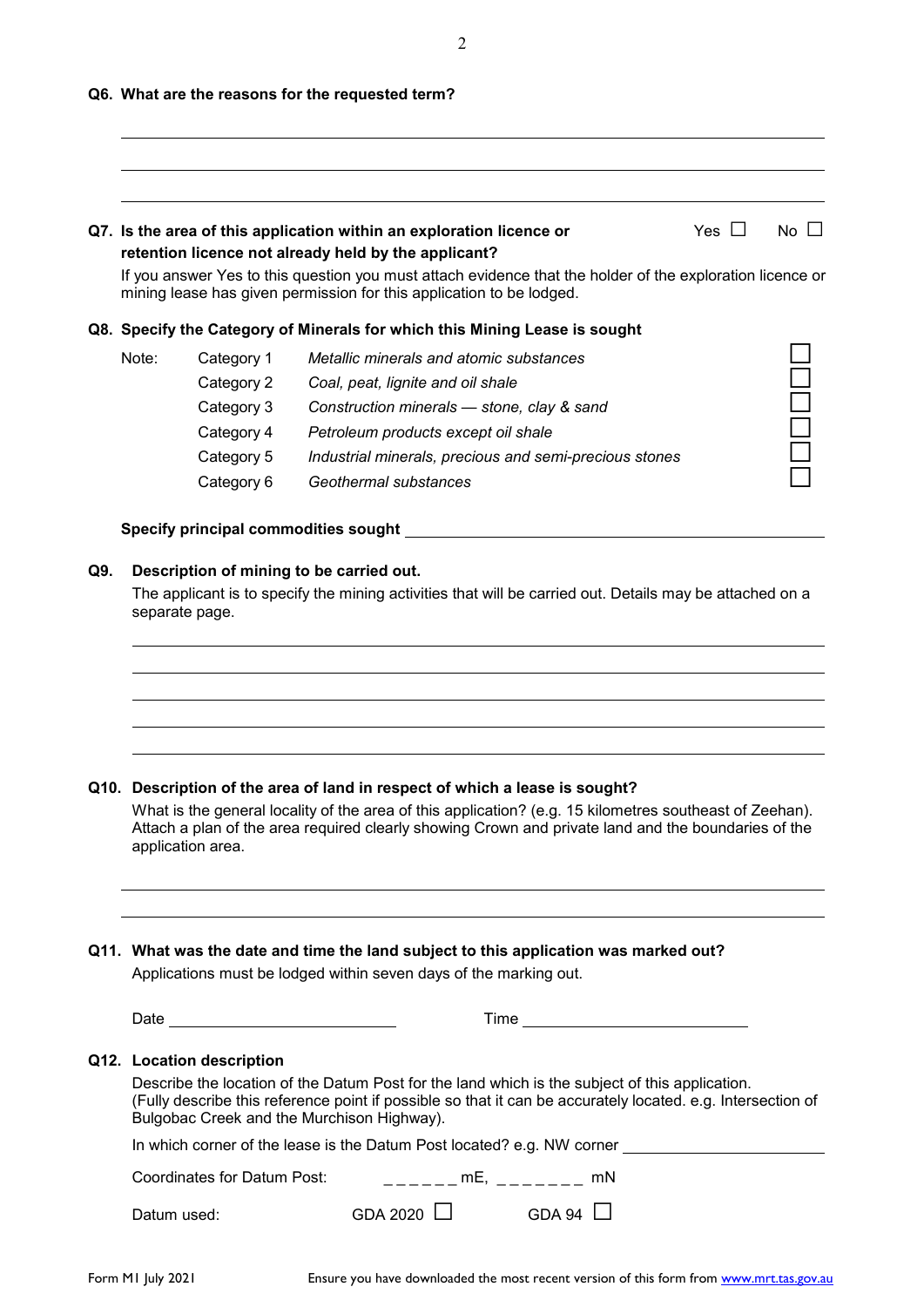### **Q13. Background land details**

Provide:

- 1. a description of all parcels of land which are to be covered by the lease, including any access routes if the lease is to cover the access;
- 2. the landowner's name and address for each parcel of land.

| Description of Parcel of Land                                       | <b>Owner's Name and Address</b>                                                                                                                                                                                                      |  |
|---------------------------------------------------------------------|--------------------------------------------------------------------------------------------------------------------------------------------------------------------------------------------------------------------------------------|--|
| Title Reference/Plan No.                                            |                                                                                                                                                                                                                                      |  |
| <u> 1989 - Andrea Stadt Britain, amerikansk politiker (d. 1989)</u> |                                                                                                                                                                                                                                      |  |
|                                                                     | Postcode __________<br><u> 1989 - Johann Barn, fransk politik fotograf (d. 1982)</u>                                                                                                                                                 |  |
| Title Reference/Plan No.                                            | Name: <u>2000 - 2000 - 2000 - 2000 - 2000 - 2000 - 2000 - 2000 - 2000 - 2000 - 2000 - 2000 - 2000 - 2000 - 2000 - 2000 - 2000 - 2000 - 2000 - 2000 - 2000 - 2000 - 2000 - 2000 - 2000 - 2000 - 2000 - 2000 - 2000 - 2000 - 2000 </u> |  |
|                                                                     |                                                                                                                                                                                                                                      |  |
|                                                                     | Postcode                                                                                                                                                                                                                             |  |

If space insufficient please attach a separate sheet.

### **Q14. Technical resources available to the applicant**

Names, qualifications and experience of persons undertaking the mining activity. If the person is not an employee of the applicant you must attach evidence that he/she has agreed to assist in the proposed mining activity.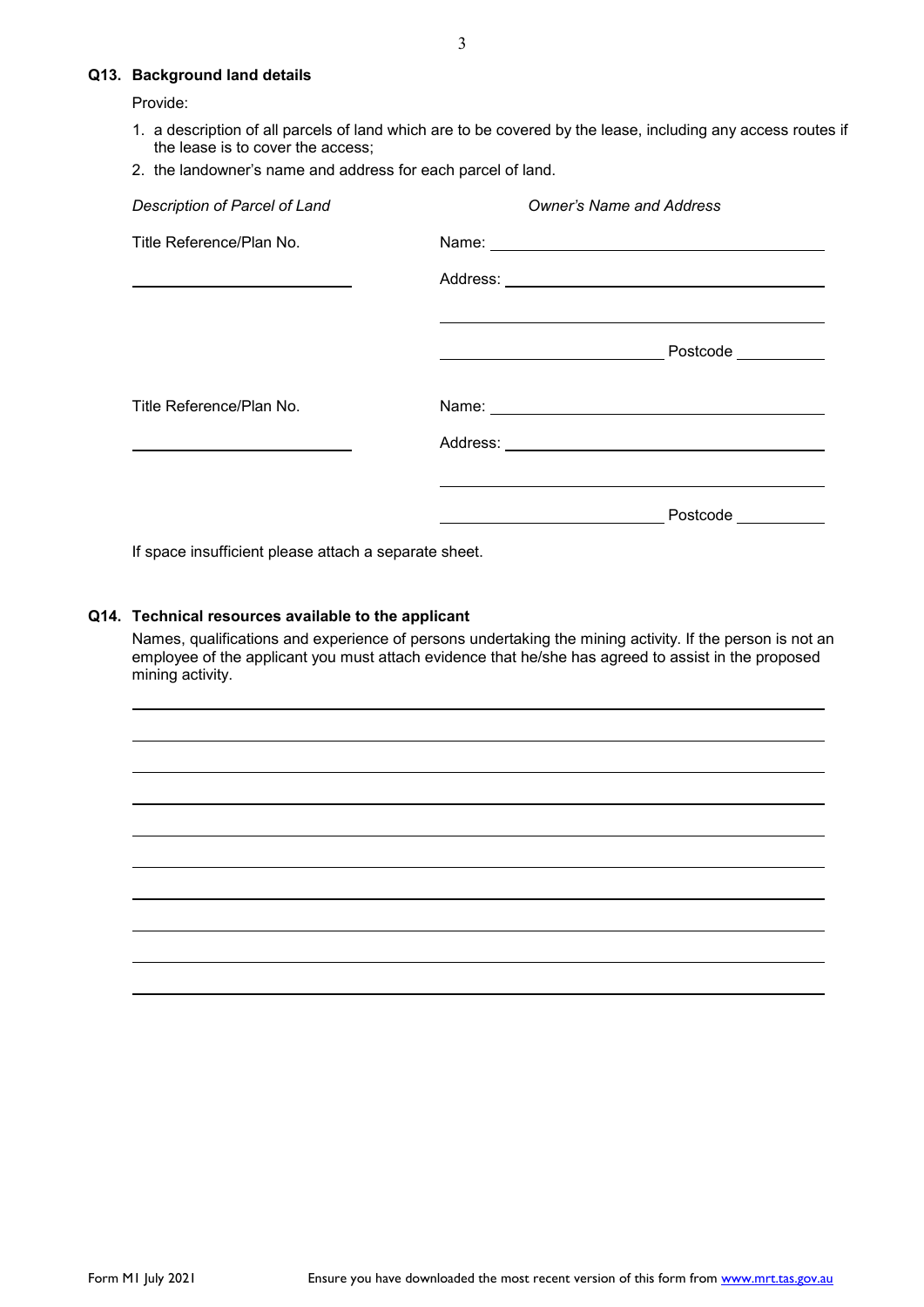### **Q15. Financial resources available to the applicant**

Proof of ability to fund the mining activity is required. The applicant is to supply details of the financial resources available to them. All companies should attach their most recent audited financial report to the Australian Stock Exchange (for No Liability companies, this will be your most recent quarterly report. For Limited companies, this will be your most recent half-yearly report), as well as providing details in the space provided.

Companies with net assets **over** \$50 million which submit their most recent audited financial report do **not** need to provide details in the space provided.

All other applicants **must** provide details in the space provided.

You must answer on each line and state 'not applicable' if it is not applicable. You must attach evidence of the availability of each resource, and signed authorisations from guarantors if applicable. **Acceptable** resources are listed below. **Unacceptable** resources include unlisted shares, personal or investment property, fixed assets and accounts receivable or other debts.

In assessing your financial capacity, the Department compares your 'Assets' against your 'Obligations' to establish your net assets which are measured against the required expenditure for the first **two** years, i.e. the net assets must meet or exceed the required expenditure.

*Note: The Department reserves the right to pursue whatever information that is necessary for the Minister to be satisfied that the applicant meets the requirements of section 14(4)(d) of the Mineral Resources Development Act 1995.*

*All information relating to financial details must be no older than six months at the time the information is submitted.* 

| <b>Financial resources</b>                                                                         |    | <b>Acceptable evidence</b>                                                                                                                  |
|----------------------------------------------------------------------------------------------------|----|---------------------------------------------------------------------------------------------------------------------------------------------|
| (a) Cash                                                                                           | \$ | Attach a copy of a Bank Statement.                                                                                                          |
| (b) value of Government/semi-<br>Government bonds                                                  | \$ | Attach copy of bond.                                                                                                                        |
| (c) value of listed shares held at<br>current market price (selling)                               | \$ | Broker's statement, or copies of share certificates, or<br>CHESS (Clearing House Electronic Subregister System)<br>statements. Attach copy. |
| (d) line of credit from a recognised<br>financial institution                                      | \$ | Attach a statement from the institution concerned giving<br>the extent of credit.                                                           |
| (e) Future fund raising                                                                            | \$ | Prospectus. Fund raising must be completed prior to the<br>lease being granted.                                                             |
| <b>TOTAL FINANCIAL RESOURCESI</b>                                                                  | S. |                                                                                                                                             |
| <b>Financial obligations</b>                                                                       |    |                                                                                                                                             |
| Expenditure commitments on all<br>existing mineral tenements in<br>Tasmania for the next two years | \$ |                                                                                                                                             |
| <b>TOTAL FINANCIAL</b><br><b>OBLIGATIONS</b>                                                       | \$ |                                                                                                                                             |

#### **Q16. What is the estimated expenditure on the lease during the first 3 years?**

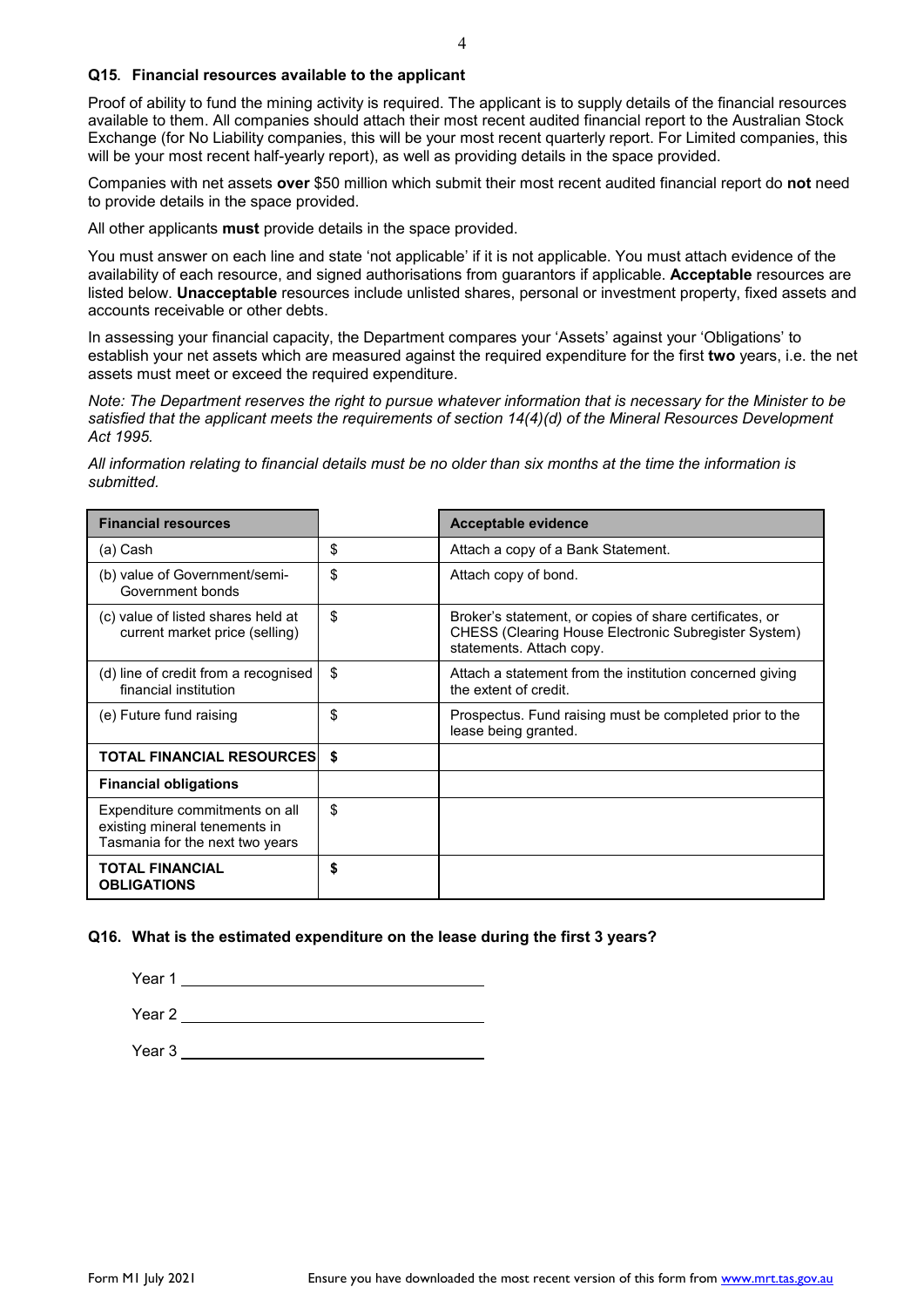### **Q17. Signature on this application**

Applications may be lodged electronically, personally or delivered to the office of the Registrar of Mines by the applicant(s).

| Full Name of Applicant/s | Signatures of Applicant/s | Date |
|--------------------------|---------------------------|------|
|                          |                           |      |
|                          |                           |      |
|                          |                           |      |

#### **Note:**

If the lodging party is not the applicant (or where the applicant is a company, the Company Secretary or a Director of that company), written evidence must be provided that the lodging party is authorised to do so on behalf of the applicant, for example a signed statement on company letterhead.



- method of mining;
- progressive and final rehabilitation of the area of land disturbed by operations;
- management strategies for dealing with geological and environmental issues associated with the development.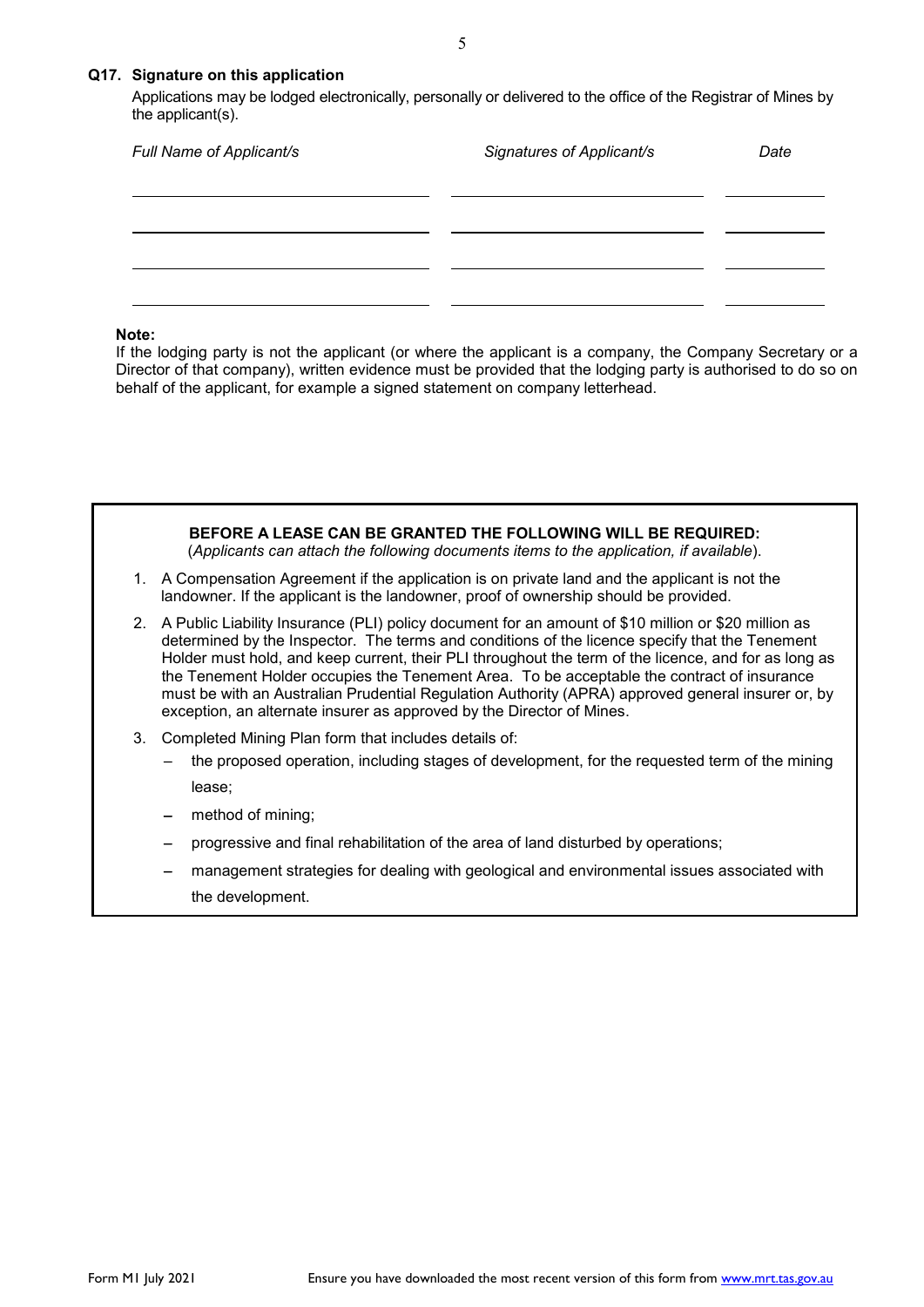# **CHECKLIST**

|           | The following must accompany the application:                                                                                                                                                                                                                                               | Please tick |
|-----------|---------------------------------------------------------------------------------------------------------------------------------------------------------------------------------------------------------------------------------------------------------------------------------------------|-------------|
|           | A description of the mining to be carried out (Q9)                                                                                                                                                                                                                                          |             |
| $\bullet$ | Sketch map/s or other graphic representation setting out: (Q10)<br>1. The boundaries of the land subject of this application<br>2. The location of the Datum Post                                                                                                                           |             |
|           | N/A<br>• Evidence that the specified persons have agreed to assist with the<br>mining activity (Q14)                                                                                                                                                                                        |             |
|           | Evidence of the financial resources available to the applicant (Q15)                                                                                                                                                                                                                        |             |
|           | Proof of identity of applicant<br>Minimum age of 18 years if applicant is not a company.<br>e.g. - Individual - Photocopy of Driver's Licence, Passport<br>Company - Photocopy of Certificate of Incorporation or<br>Australian Companies Number (ACN) and list of directors/office holders |             |
|           | Evidence that the person signing this application is authorised to do so $(Q17)$                                                                                                                                                                                                            |             |
|           | $N/A$ $\Box$<br>Permission from the Exploration Licence (EL) or Retention Licence (RL)<br>holder if application is over an EL or RL held for the same category of minerals.                                                                                                                 |             |
|           | Prescribed fees: Application Fee \$1,419.00                                                                                                                                                                                                                                                 |             |
|           | Six month's rent in advance:                                                                                                                                                                                                                                                                |             |
|           | Annual rent is \$24.96 per ha, p.a., minimum \$499.29 p.a. (includes GST)<br>Annual rent is not payable where lease applicant is the registered landowner.                                                                                                                                  |             |
|           | Marking out notice:                                                                                                                                                                                                                                                                         |             |
|           | With this application<br>Sent in already                                                                                                                                                                                                                                                    |             |
|           |                                                                                                                                                                                                                                                                                             |             |